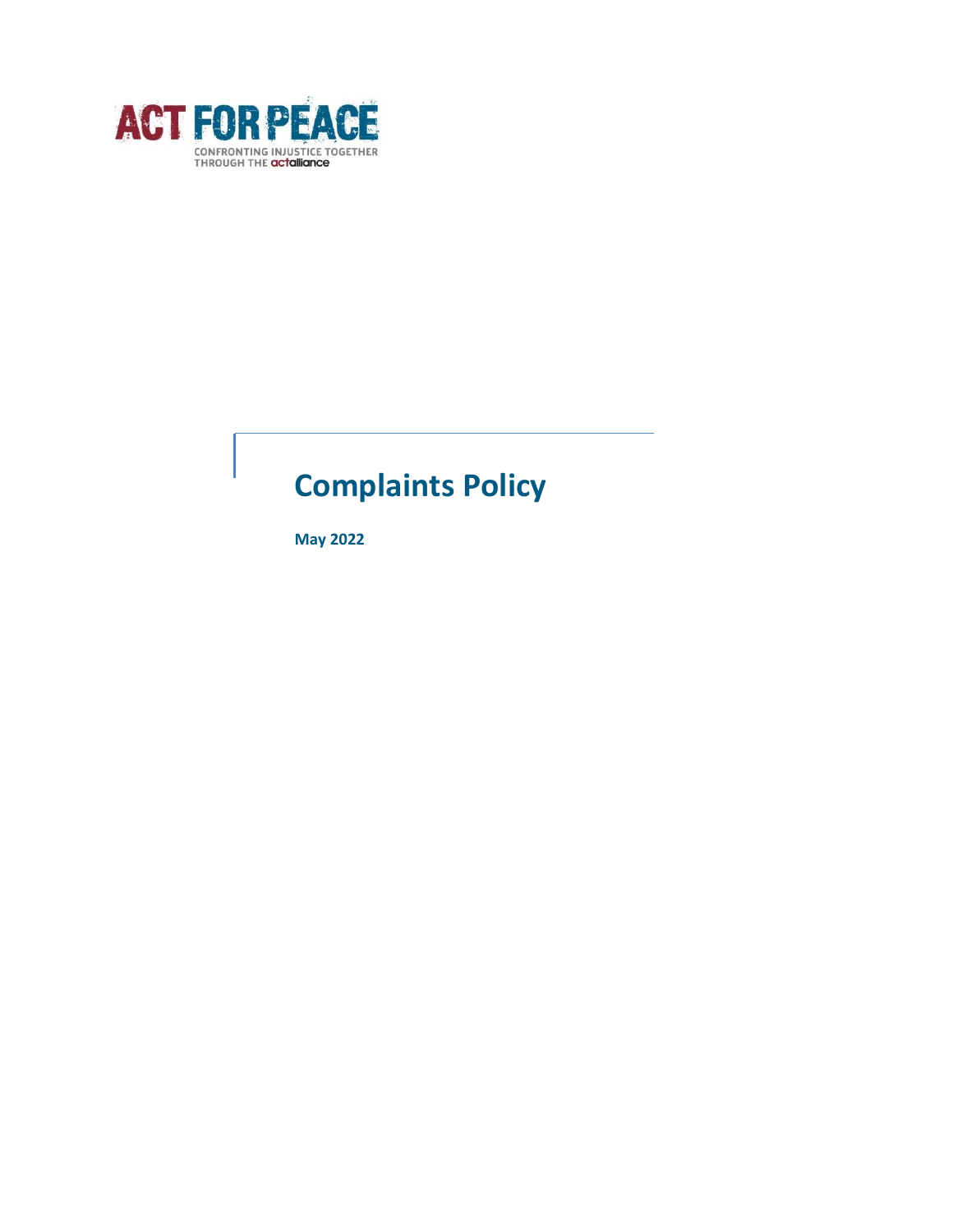| <b>Board</b>             | October     |                                                                 |  |
|--------------------------|-------------|-----------------------------------------------------------------|--|
| <b>Ratification Date</b> | 2012Sept    |                                                                 |  |
|                          | 2018        |                                                                 |  |
| <b>Revision Date</b>     | May 2020    | May 2020 full revision, only minor changes                      |  |
|                          | Sept 2018   | Sept 2018 full revision (clarified grounds for complaints in    |  |
|                          | Oct 2012    | table, aligned with ACFID CoC and recent best practice)         |  |
|                          | August 2020 | Contact details updated.                                        |  |
|                          | Updates by  | Complaint form updated to include a question identifying        |  |
|                          | CEO         | concerns around safety.                                         |  |
|                          |             | Complaint form updated to add 'prefer not to say' to report     |  |
|                          |             | form question on gender.                                        |  |
|                          |             | 'Type of Complaint Table' and complaint form amended to         |  |
|                          |             | improve explanation of our response to anonymous                |  |
|                          |             | complaints.                                                     |  |
|                          | May 2022    | Complaints mechanism and contact details updated to             |  |
|                          |             | include Stopline Whistleblower service.                         |  |
|                          |             | References and links updated.                                   |  |
|                          |             | Restructure of policy to align with Policies Policy             |  |
|                          |             | Commitment to well-being of victim/survivor                     |  |
| <b>Reaffirmation</b>     | May 2020    |                                                                 |  |
| Date                     |             |                                                                 |  |
| <b>Next Review</b>       | May 2025    | Every three years from date of ratification or last full review |  |
| <b>Date and Cycle</b>    |             | or earlier if required.                                         |  |
|                          |             |                                                                 |  |

## **1) Policy Statement**

Act for Peace is committed to providing high-quality humanitarian, development and advocacy programmes and to working in a transparent and accountable manner. In an effort to achieve high quality, we strive to meet and even surpass the expectations of our stakeholders, including our partners, communities affected by forced displacement , donors, supporters and the public. We realise, however, that there may be occasions when we do not meet the reasonable expectations of all stakeholders at all times. Managing these times is an essential part of being an effective agency. The development of the complaints policy is the first step in Act for Peace managing this process.

Our stakeholders have a right to raise any reasonable concern and provide feedback without any risks of reprisal or unfair treatment, including harassment or victimisation, or of losing their employment, entitlements or funding. All complaints are taken seriously, and we appreciate when people take the time to help us do our job better by raising their concerns with us.

We also recognise that as a member of ACT Alliance we have a responsibility to ensure the safety, dignity and rights of crisis-affected populations and communities in all of our humanitarian and development programs. We therefore encourage all our in-country partners to explore and develop safe and effective complaints mechanisms that are accessible to all persons with whom we work. Communities should be informed of their rights and entitlements and about how to make a complaint. Our in-country and implementing Partners are encouraged to access resources on the ACT Alliance website, including *ACT Complaints Handling and Investigations Guidelines*<sup>1</sup> , and the *Core Humanitarian Standards (CHS) Complaints and Investigations* 

<sup>1</sup> https://actalliance.org/documents/act-alliance-complaints-and-investigation-guidelines/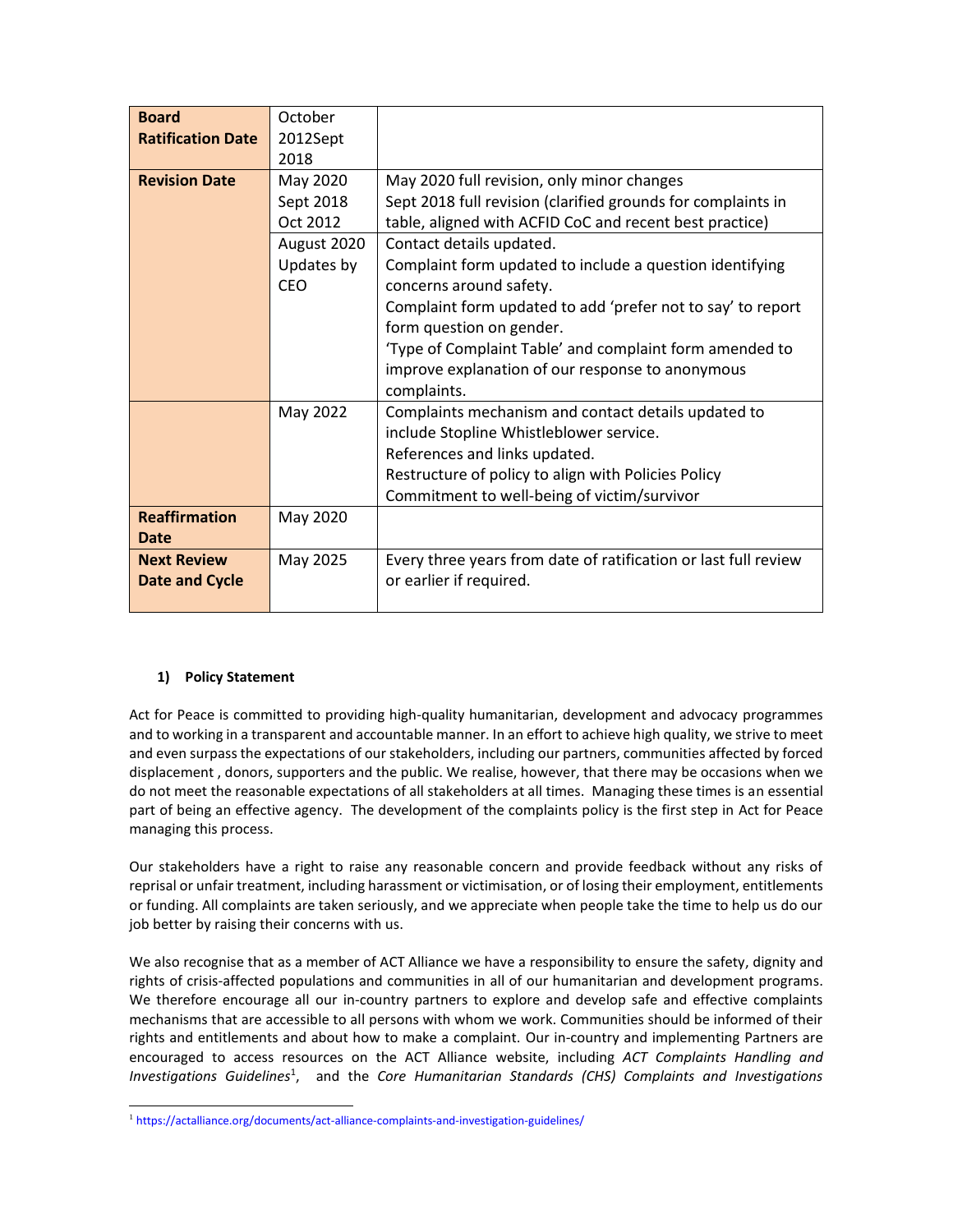Guidelines 2015<sup>2</sup> to assist them to establish a complaints mechanism for their organisation and their programmes.

## **2) Objective**

The purpose of this policy is to recognize, promote and protect stakeholder rights, including the right to raise a concern, give feedback and/or complain; whilst providing clear policy guidance for responding to and resolving complaints. Act for Peace believes that having a well-managed mechanism for handling external complaints can improve the quality of its work, enhance the trust and confidence of stakeholders, identify areas of work that need to be improved, and ensure that Act for Peace learns from the feedback provided through this process. Therefore the core objective of this policy is to ensure that Act for Peace reacts constructively to complaints from the people it works with; its supporters, donors, the general public, official bodies and its partners.

## **3) Principles and Standards**

Act for Peace recognises the importance and value of listening and responding to concerns and complaints as set out in the ACFID Code of Conduct<sup>3</sup> in ensuring that feedback and the complaints handling process is as effective, safe, confidential and accessible to all stakeholders as possible, irrespective of their gender, age, ability, status, background or other elements of their identify and without prejudice to their future participation. It will do this by following these guiding principles:

- 1. **Confidentiality:** Act for Peace will maintain the highest level of confidentiality regarding details shared in receiving and investigating a complaint, including the complainants name and personal details. Information will only be shared as necessary to investigating and reporting the complaint. Information will be stored in a locked file.
- 2. **Visibility**: Information about the process for making a complaint will be clear and well publicised to stakeholders. We make clear the value we place on receiving concerns and complaints in all relevant communications. Our website 'contact us' page has a prominent tab with the word complaint linking to this policy and information on how to make a complaint. Our Partnership Agreements include a standard complaints report which is discussed with partners and a contextually appropriate mechanism agreed.
- 3. **Accessibility:** The complaints handling process is easily accessible to all stakeholders. Act for Peace will ensure that flexibility is provided to complainants to phone, write and e-mail complaints and/or to raise concerns in person. Act for Peace's stakeholders have varying levels of confidence in written English which is our main mode of communication. Where we can, we will provide information about our complaints and feedback policy and procedures verbally, allowing us to check shared understanding. We will take care to give this information in a way that is culturally appropriate recognising that in some cultures people require greater encouragement to make a complaint. We will take special care to facilitate complaints from vulnerable populations including children and marginalised groups. If appropriate we will make use of pictorial means of communication. We will do our very best to assist a complainant to put their complaint in writing or to write it down ourselves as faithfully as we can. All relevant communication (including our website, annual report, partnership agreements, and staff policies) explain how to make a complaint including:
	- Where or to whom complaints can be made
	- Information to be provided by the complainant
	- The process for handling complaints, including confidentiality and protection for the complainant

<sup>&</sup>lt;sup>2</sup> <https://www.chsalliance.org/get-support/resource/guidelines-for-investigations/>

<sup>&</sup>lt;sup>3</sup> <https://acfid.asn.au/code-of-conduct>Commitment 7.3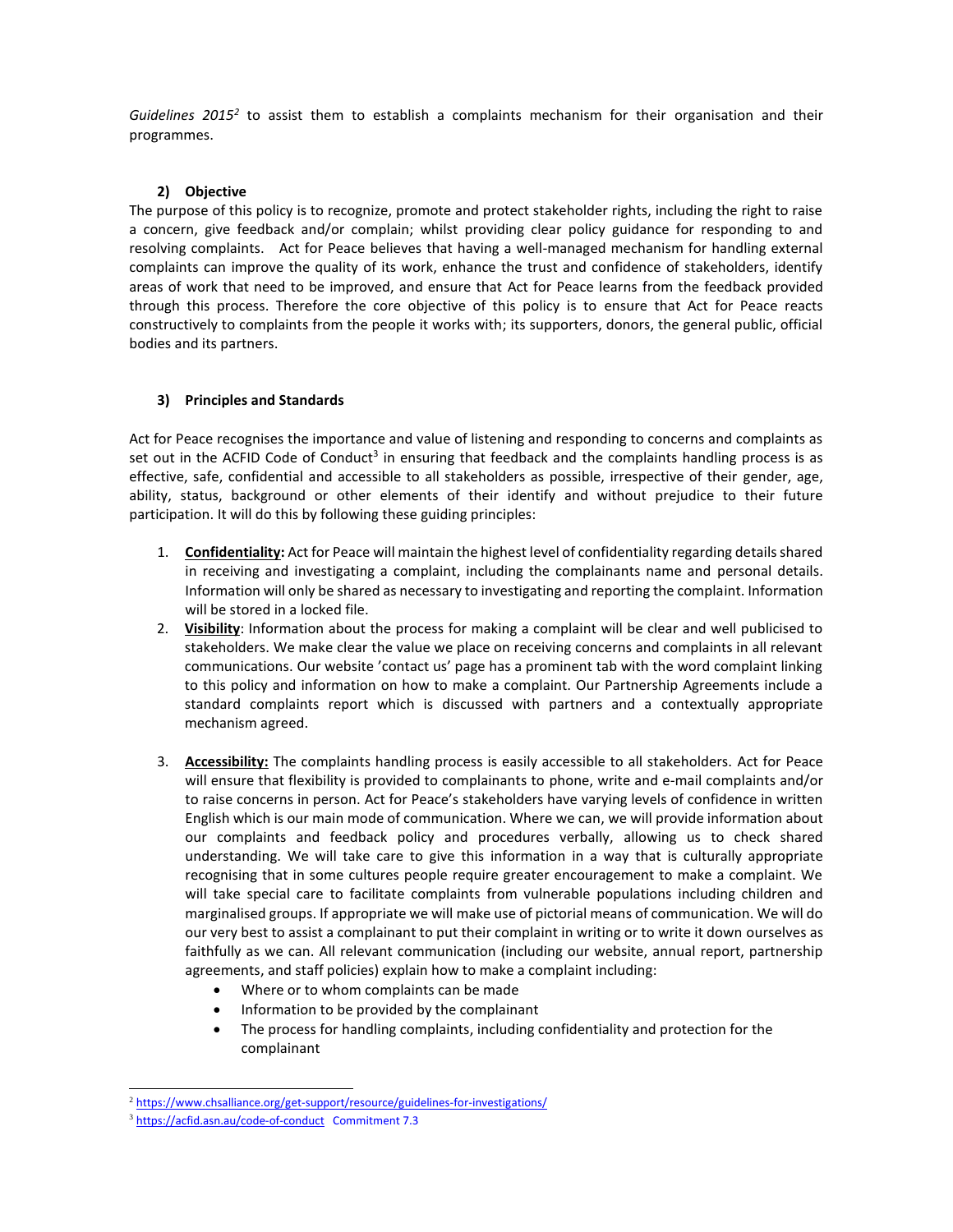- Time periods associated with various stages in the process
- The complainants options for remedy, including external means
- How the complainant can obtain feedback on the status of the complaint.
- 4. **Objectivity:** All complaints will be addressed in a fair and equitable, objective and unbiased manner throughout the complaints handling process. Issues of conflict of interest will be identified and managed to ensure objectivity.
- 5. **Responsiveness**: All complaints and constructive feedback will be taken seriously and handled as swiftly as practicable. All complaints will be responded to immediately on receipt, and an investigation plan established. Whilst we aim to conclude all investigations within one month of notification, timeframes must remain flexible according to the investigation process. All complainants will be treated courteously and kept updated on the progress of their complaint through the complaintshandling process. Further, in line with the Core Humanitarian Standards<sup>4</sup> only trained personnel should investigate allegations of sexual exploitation and abuse.
- 6. **Accountability:** All complaints will be handled using the agreed complaints procedure. All staff will receive training on the complaints policy and the handling of complaints We will encourage in-country partners to use the ACT Guidelines and Core Humanitarian Standards on Complaints Handling and Investigations to encourage them to establish a complaints mechanism for their organisation and their programs.
- 7. **Continuous improvement:** Act for Peace is committed to the continual improvement of the complaints handling process and the quality of its work. This commitment is practically supported by the analysis and reporting of complaints trends, monitoring of complaints handling processes, auditing/management reviews of the complaints handling process, and refining of complaints handling in light of those reviews.
- 8. **Organisational commitment to this policy**: Act for Peace will ensure that sufficient resources and expertise are provided to handle complaints, including using an external complaints and whistleblowing service to support the lodging of complaints. Our Complaints Policy will be accessible on the website and distributed to our Board, paid staff, office-based volunteers, partners, consultants, contracted service providers and all others acting on our behalf. Act for Peace will run induction programs for all relevant personnel. Personnel directly involved in complaint handling are to be fully trained in all aspects of this policy and its implementation. We take special care to train our field facing personnel to encourage, receive and handle complaints taking account of language issues and cultural sensitivities.
- 9. **Creating a safe environment:** Act for Peace seeks to provide a safe environment through which to voice a concern, without fear of reprisal or unfair treatment. We are committed to ensuring that all stakeholders should be able to raise reasonable concerns:
	- Without any risk of losing their employment or entitlements or suffering any form of retribution in the workplace or outside;
	- Knowing that harassment or victimisation will not arise from raising a genuine concern and if it does, to know that we will deal with it as a disciplinary action under the appropriate procedure;
	- Knowing that their safety is our highest priority;
	- Knowing that sensitive complaints will be addressed in a confidential manner; and
	- Ensuring that survivors/victims of safeguarding breaches are at the heart of our safeguarding prevention and response and provided with sufficient resources including counselling, health and legal services and information.
	- •

<sup>4</sup> Core Humanitarian Standards, point 5, page 19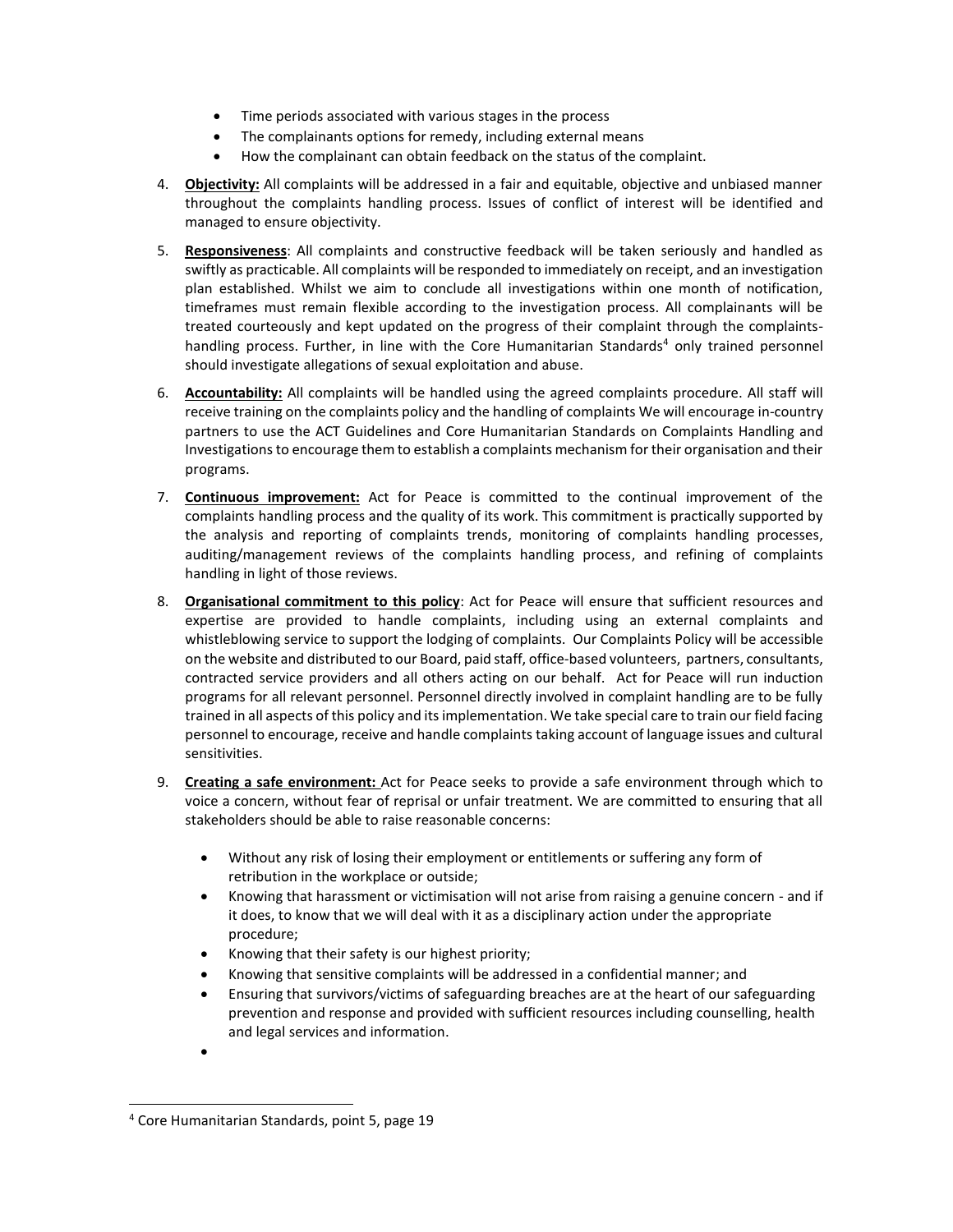## **4) Scope**

This Policy solely deals with external complaints. Internal issues and grievances made by staff are dealt with according to our Staff Grievance Handling Policy.

If a current of former Act for Peace employee, volunteer, Board Director, contractor, consultant or service provider wishes to raise an issue of wrongdoing or malpractice within Act for Peace, this should be dealt with according to the Whistleblowing Policy.

## **This policy covers complaints, concerns and/or feedback in relation to the following:**

- 1. **Breaches of the Act for Peace Code of Conduct:** all staff, contractors representatives, volunteers or anyone else representing Act for Peace must sign and abide by the Code of Conduct and can be held to account for breaches of the Code, which outlines Act for Peace's zero tolerance approach to sexual exploitation and abuse, corruption, fraud, or other abuses of power.<sup>5</sup>
- 2. **Breaches of the Act for Peace Child-Safe Code of Conduct:** all Act for Peace staff, volunteers, consultants, representatives, volunteers or anyone else representing Act for Peace including through visiting an Act for Peace partner or project must abide by the Code of Conduct and can be held to account for breaches of the Code. Act for Peace also insists that all of our overseas programs partners maintain an equivalent zero tolerance approach to child abuse, and that their staff are similarly accountable.
- 3. **Breaches of Act for Peace's Code of Good Practice**, which outlines clear standards for programs, partnerships and good organisational practice. Act for Peace also has a range of other policies which create clear standards for our humanitarian and development work in Australia and overseas, and we can also be held to account for failing to uphold these standards in our programs, advocacy and other work.

The Complaints Policy is to be enacted alongside the above act for Peace Codes and obligations confirmed in additional Act for Peace policies including:

- Code of Conduct
- Child Safeguarding Policy
- Whistle-blower Policy
- Prevention of Sexual Exploitation, Abuse and Harassment Policy

Complaints may also be made if there is concern Act for Peace or one of its staff have failed to deliver according to its quality and accountability standards as outlined in its various policies (see[: www.actforpeace.com.au\)](http://www.actforpeace.com.au/)

<sup>&</sup>lt;sup>5</sup> 'Abuse of power' includes any abusive behaviour (physical, psychological, sexual or emotional) by a person in a position of authority and trust against someone in a position of vulnerability and/or dependency.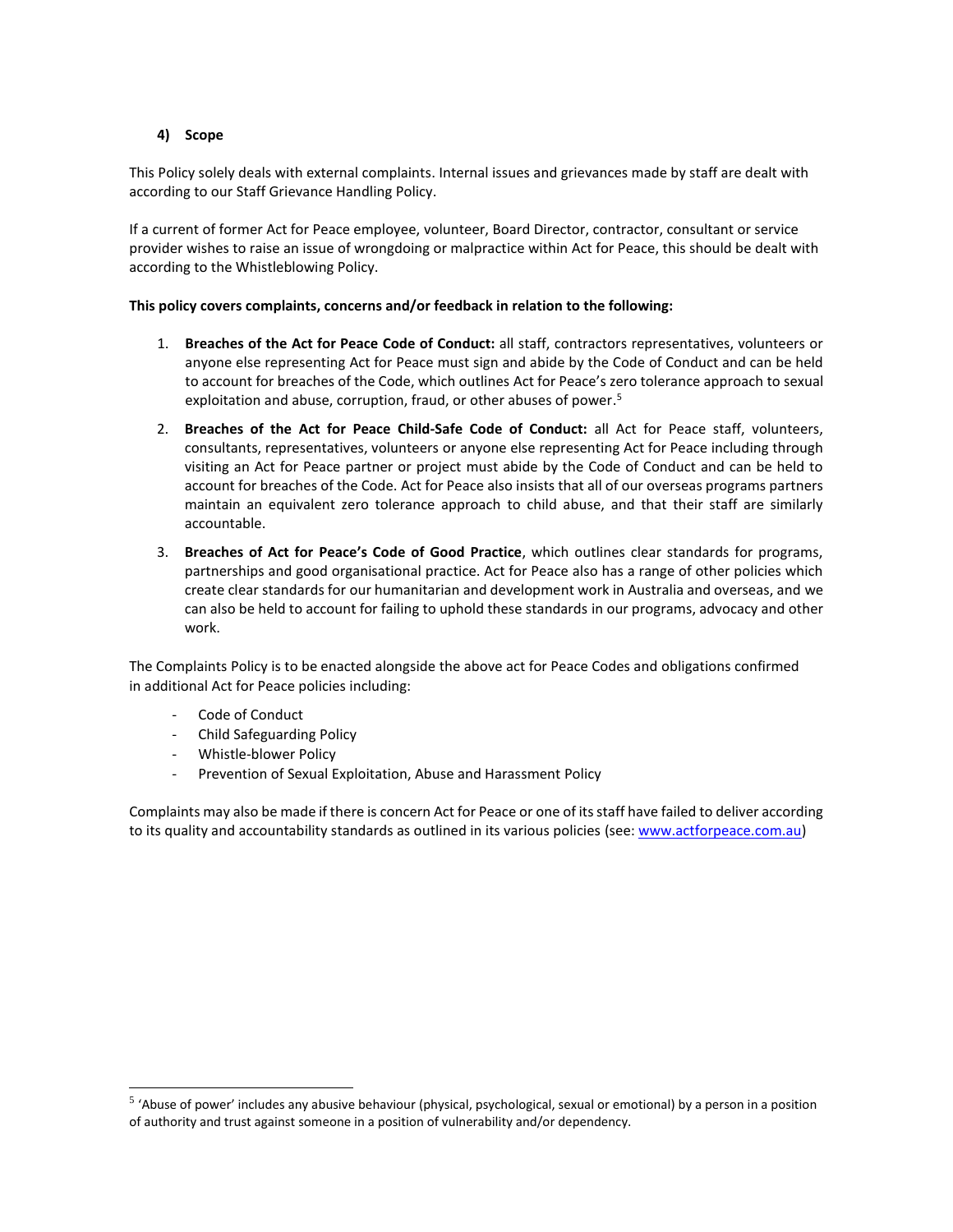| Types of Complaints Accepted/Not Accepted under<br>this complaints policy/mechanism: |                                                                                                                                                                                                                                                                    | <b>Relevant Complaints Mechanism</b>                                                                                                                                                                                                                                        |  |
|--------------------------------------------------------------------------------------|--------------------------------------------------------------------------------------------------------------------------------------------------------------------------------------------------------------------------------------------------------------------|-----------------------------------------------------------------------------------------------------------------------------------------------------------------------------------------------------------------------------------------------------------------------------|--|
|                                                                                      | Complaints from any Act for Peace stakeholder<br>about an Act for Peace staff member, Board<br>Director, volunteer or representative for<br>breaching one of our two Codes of Conduct,<br>which are mandatory Act for Peace standards<br>for individual behaviour. | Please refer to Section 6 of this Policy for the<br>different ways you may lodge a complaint. For<br>concerns related to Child Safeguarding,<br>alternatively an applicable incident form is<br>available within the Child Safeguarding policy<br>available on our website. |  |
|                                                                                      |                                                                                                                                                                                                                                                                    | Act for Peace's general Code of Conduct and Act<br>for Peace's Child Safeguarding Code of Conduct<br>are available on our website:<br>www.actforpeace.org.au                                                                                                                |  |
|                                                                                      | Complaints that Act for Peace, as an<br>organisation, has not lived up to the standards it<br>has adopted under its Code of Good Practice or<br>its other humanitarian and development<br>policies.                                                                | Please refer to Section 6 of this Policy for the<br>different ways you may lodge a complaint.<br>To access Act for Peace's humanitarian and<br>development policies, see our website:<br>www.actforpeace.org.au                                                             |  |
|                                                                                      | Anonymous complaints. If you have genuine<br>concern about revealing your identity please<br>confirm this when you contact us.                                                                                                                                     | Please use the Stopline whistleblower and<br>external complaints hotline. Refer to Section 6 of<br>this policy.                                                                                                                                                             |  |
| $\pmb{\times}$                                                                       | Feedback and complaints from Act for Peace<br>'supporters' in Australia of any nature (except<br>the areas above).                                                                                                                                                 | Please see the description of how supporters can<br>lodge a feedback or a complaint on the website:<br>https://actforpeace.org.au/learn/contact-us/                                                                                                                         |  |
| ×                                                                                    | Act for Peace staff complaints against other staff                                                                                                                                                                                                                 | These complaints should use Act for Peace's<br>Grievance Policy.                                                                                                                                                                                                            |  |
| ×                                                                                    | Act for Peace staff complaints about another<br>organisation or one or more of its employees.                                                                                                                                                                      | Such complaints should be raised with Act for<br>Peace management and the staff member should<br>be supported through the process of raising and<br>addressing the complaint.                                                                                               |  |
| $\pmb{\times}$                                                                       | Complaints against one or more employees of a<br>third party organisation (e.g. not Act for Peace<br>or one of its partners and not complaints raised<br>by Act for Peace staff, volunteers or contractors)                                                        | Such complaints must be addressed to the<br>management or governing board of the<br>organisation.                                                                                                                                                                           |  |
| ×                                                                                    | Offensive, malicious or abusive complaints,<br>including complaints sent to as part of a bulk<br>email to multiple organisations.                                                                                                                                  | Act for Peace will not respond to these<br>complaints.                                                                                                                                                                                                                      |  |
| $\pmb{\times}$                                                                       | Complaints relating to ongoing legal<br>proceedings.                                                                                                                                                                                                               | Act for Peace will not hear these complaints until<br>the case is resolved, unless the complaint brings<br>additional and relevant evidence forward                                                                                                                         |  |

If an agency, group, or individual submits a complaint – hereinafter referred to as "the complainant" – that is not within the scope of this policy, s/he will be informed accordingly.

# **5) Definitions**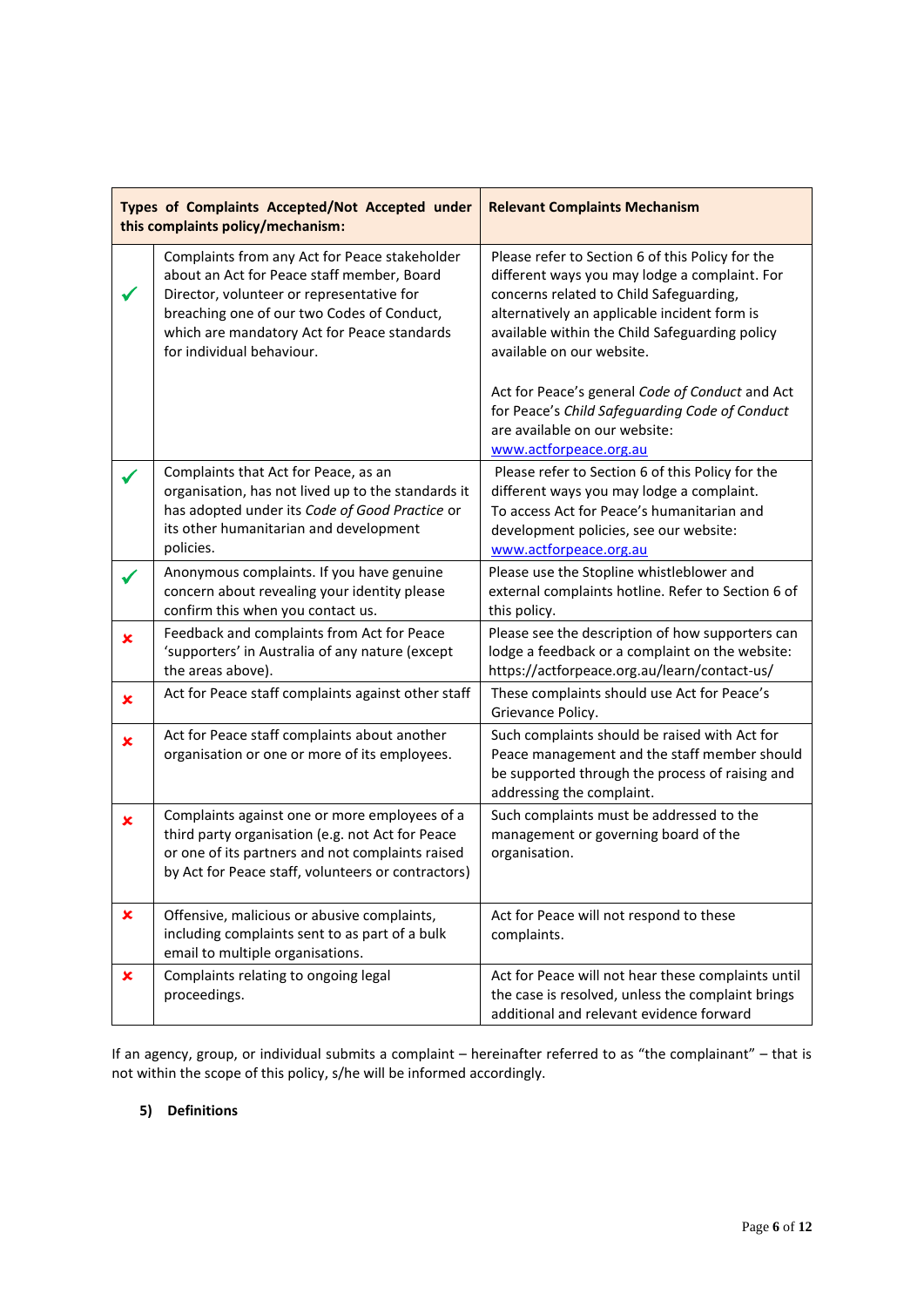**Feedback:** We distinguish the term 'complaint' from 'feedback'. Feedback is any positive or negative informal statement of opinion about someone or something – an opinion shared for information but without the intention of lodging a formal complaint. A complaint requires a response, but feedback may not.

**Complaints:** Act for Peace defines a complaint as a formal expression of dissatisfaction or discontent, and/or misconduct about someone or something.

**Operational Complaints:** this may include Act for Peace partners disagreeing over areas of operation, funding sources, priorities, differences of interest between the public relations interests of the funding partners, conflict over advocacy approaches, the capacities of implementing partners, or non-compliance with Act for Peace programmatic principles, among others. Complaints may also relate to Act for Peace, e.g. regarding decisions on funding appeals, strategy implementation, management issues, marketing, fundraising or campaigns activities.

**Sensitive Complaints:** Allegations of harassment or bullying, of sexual exploitation and abuse, fraud and corruption or other gross misconduct are considered by Act for Peace as "sensitive" complaints. The policy supports the confidential handling of information related to sensitive complaints. It also ensures that sensitive complaints are addressed by senior management.

## **Anonymous complaints:**

At times people who have genuine concerns may not be able to speak out because of special circumstances and may wish to lodge a complaint with a staff person without revealing their identity to a wider audience. In this instance, we will accept the complaint and will endeavor through best efforts to protect the complainants identity through the course of the investigation and required reporting.

## **Malicious and Vexatious complaints:**

We operate under the assumption that all complaints are made in good faith and are not motivated by intent for personal gain, personal interest or a grudge. However, should a subsequent investigation reveal a complaint to be malicious or vexatious – an accusation that the complainant knows to be false - any investigation underway must be stopped immediately and the Subject of Complaint (SoC) cleared. Complaints lodged for genuine reasons that are subsequently considered to be unfounded shall not be treated as malicious. If a malicious complaint is made by an Act for Peace employee, disciplinary measures must be taken.

## **6) Notifying Act for Peace of a Complaint**

#### **When to complain**

If you wish to make a complaint, lodge your complaint as soon as possible after you become aware of the concern. Act for Peace will not accept a complaint more than six months after the alleged incident, except in exceptional circumstances and then only in cases of allegations of abuse, exploitation, fraud, gross misconduct or malpractice.

#### **How to complain**

Act for Peace invites its stakeholders – partners, supporters, beneficiaries or others - to contact Act for Peace through one of the following means (noting that information will not be shared with multiple contact points unless necessary to dissolve the concern):

#### **Direct to Act for Peace**

- **In Person:** by speaking to an Act for Peace staff member
- **By Email:** [complaints@actforpeace.org.au,](mailto:complaints@actforpeace.org.au) our Head of Operations at tkeys@actforpeace.org.au, or our CEO at jcousens@actforpeace.org.au, or by emailing your Act for Peace focal point
- **By Skype, Whatsapp** or other digital communications mechanisms that you regularly use to contact your Act for Peace focal point
- **By Letter:** please use the Complaints Form (see Annex 1.)
- **By phone:** contact your Act for Peace contact, or the Head of Operations on: (+61)(02)82590800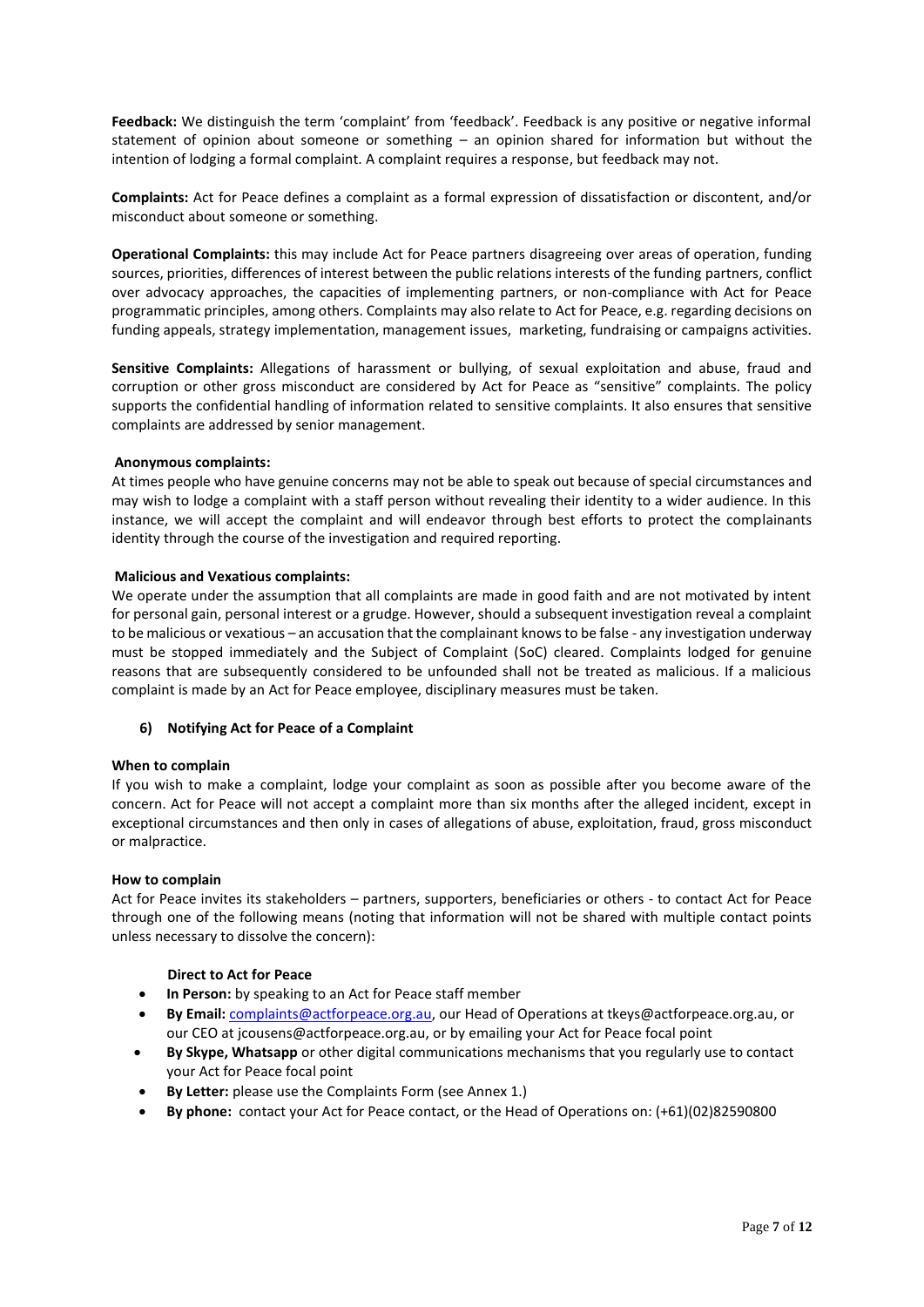## **Via Stopline**

Stopline is an external complaints and whistleblowing service engaged by Act for Peace to support safe handling of complaints and investigations.

- **By Email:** actforpeace@stopline.com.au
- **By online web-based form:** https://actforpeace.stoplinereport.com
- **By Letter:** Act for Peace, c/o Stopline, PO Box 403,Diamond Creek, VIC 3089, Australia
- **By phone:** Australia: 1300 30 45 50 International: +61 3 9811 3275

Complaints relating to a breach of our commitment to the ACFID Code of Conduct<sup>6</sup> may also be lodged with the ACFID Code of Conduct Committee via the ACFID websit[e https://acfid.asn.au/content/complaints](https://acfid.asn.au/content/complaints)

#### **Minimum information required**

When lodging your complaint, please include your name, address and contact telephone number in your email or letter so that we can contact you if we require further information. Where possible, let us know how you would like your complaint to be resolved.

#### **Obligation to disclose**

All Act for Peace staff, volunteers, partners, consultants and contractors are required to report allegations, concerns or suspicions of breaches related to abuse (including but not limited to child abuse), exploitation and fraud and corruption to relevant donors and authorities. Proven deliberate non-disclosure will lead to disciplinary action.

Please see the Act for Peace Code of Conduct for Act for Peace employee commitments.

#### **7) Managing Complaints**

All complaints will be taken seriously. Act for Peace aims to respond to the complainant within five working days and investigate the complaint within one month of receipt of the complaint. Where an investigation requires more time Act for Peace will revise the timeframe and will, where possible, inform the parties who have made the complaint.

Depending on the nature of the complaint, it may be investigated and dealt with internally or externally. Act for Peace may be required to seek further information from the person making the complaint If the complaint cannot be resolved within Act for Peace, it may be referred to external processes such as mediation, or statutory complaints handling bodies.

Act for Peace commits to prioritising the safety and wellbeing of survivor/victims of safeguarding breeches and providing appropriate assistance and support.

Where possible, the person who has made the complaint will be advised in writing of the outcome of the investigation for this and of the proposed strategy for dealing with the complaint.

Act for Peace will keep a confidential register of complaints with the ability to de-identify complaints at the request of the victim/survivor.

Act for Peace will ensure independence in managing the complaint. If a complaint has been made about a complaint focal point, the Head of Operations or CEO, they will be excluded from the investigation team.

#### **Review cycle**

On a continuing basis we will monitor the effectiveness of our complaints handling and make improvements as appropriate. We will:

<sup>6</sup> https://acfid.asn.au/code-of-conduct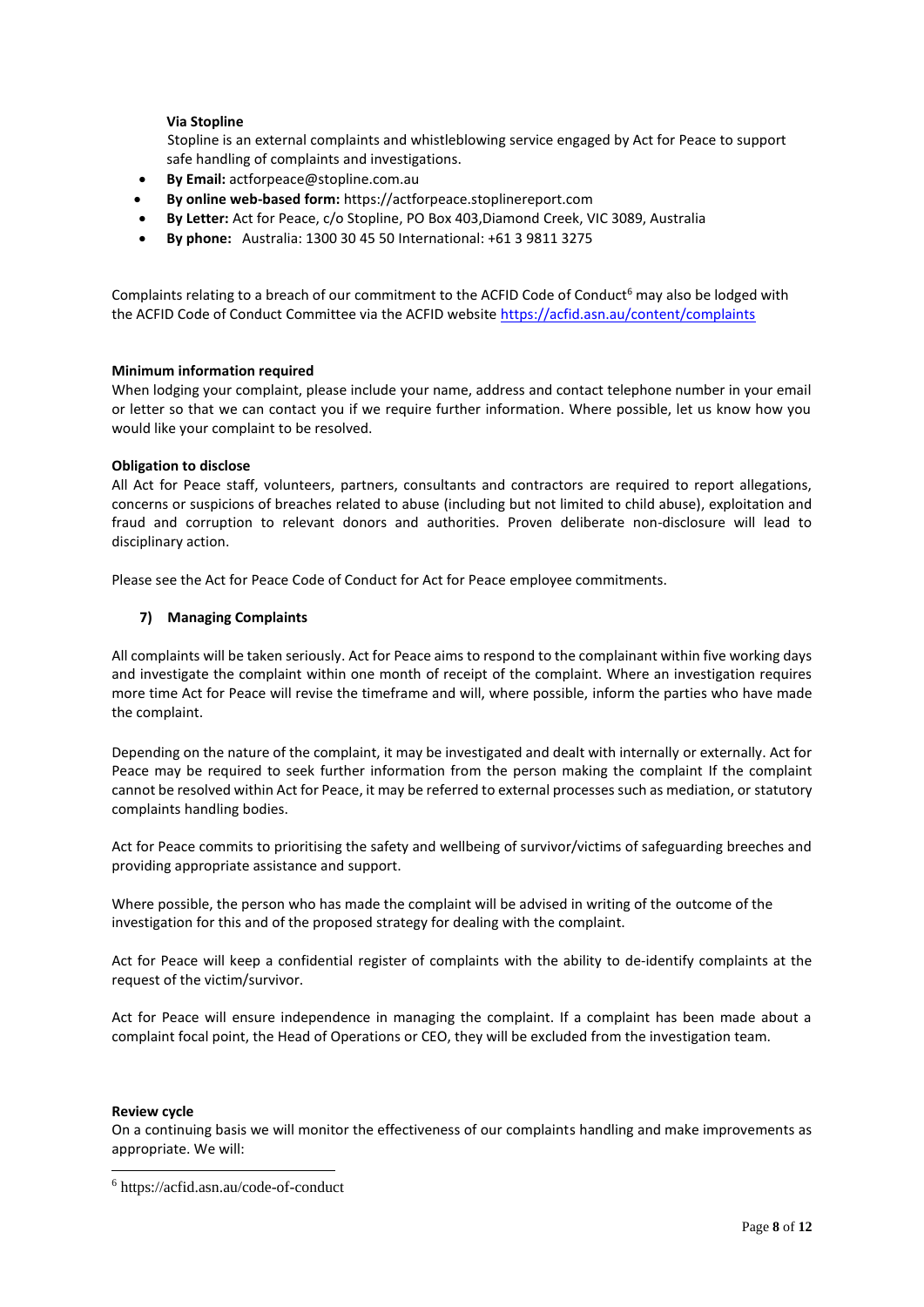- Maintain registers and further data collection on complaints for the purpose of identifying trends for the purpose of enhancing information management and service provided;
- Keep abreast of best practices (both locally and overseas) regarding complaint handling;
- Foster a partnership/consumer/client-focused approach;
- Undertake specific training and retraining of staff to foster better complaint handling practices;
- Encourage innovation in complaint handling development; and
- Recognise and reward exemplary complaint handling behaviour.

We will conduct an internal review of the effectiveness of our complaint handling every year and will commission an independent review of the effectiveness of our complaint handling every five years. In addition to the general reviews of our complaint handling, we will monitor how effectively we are publicising our complaints policy on a continuing basis and make necessary improvements in its communication.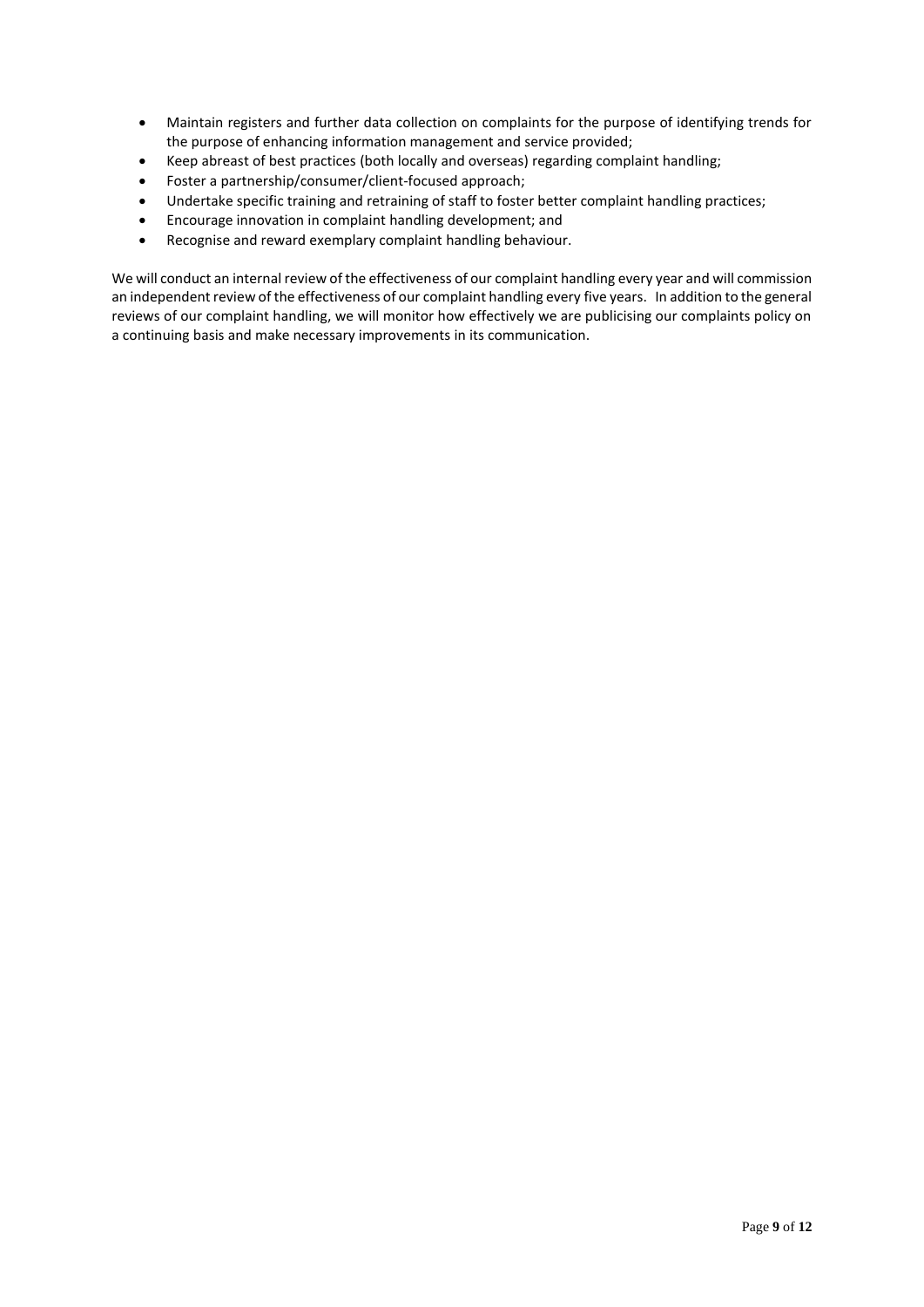## **Annex 1: Complaints Form**

*This form could be completed (or adapted) by or for the person wishing to lodge a complaint. If the person making a complaint would rather use a different format, that is fine too.*

*Please ensure that enough information is provided to enable Act for Peace to contact you to discuss your concerns. If you have genuine concern about revealing your identity please confirm this. Act for Peace aims to ensure that all complaints are handled fairly, timely and appropriately. Information shared will be kept confidential unless we need to share it to resolve a complaint, in which case we will discuss this with the complainant first. We will also do our best to support the complainant through the process of resolving the complaint.* 

## **A: General Information**

| 1. |                                                                                             |                              |
|----|---------------------------------------------------------------------------------------------|------------------------------|
|    | 2. Complainant Organisation (if any):                                                       |                              |
| 3. | Complainant Location (city, country): _________                                             |                              |
|    | 4. Male/Female/prefer not to say: ___________________ Age: ________________                 |                              |
| 5. | Address:                                                                                    |                              |
|    | 6. Tel: _____________________<br>Email: ________                                            |                              |
|    | 7. Name of the person and/or organisation you wish to lodge a complaint against (if known): |                              |
| 8. |                                                                                             | Time of incident or concern: |
| 9. | Place of incident:                                                                          |                              |

10. Date of reporting: \_\_\_\_\_\_\_\_\_\_\_\_\_\_\_\_\_\_\_Time of reporting:\_\_\_\_\_\_\_\_\_\_\_\_\_\_\_\_\_\_\_

**B: Please list any concerns you have for the safety of children or others, including yourself, in making this report. Please confirm if these concerns require immediate action.** 

#### **C: Brief description of the incident or concern**

**D: Name of witnesses** (if any/ and if relevant). Include the names of witnesses and where they can be contacted, if known;

**E: State what kind of response you expect from Act for Peace and how you wish to see the matter resolved:**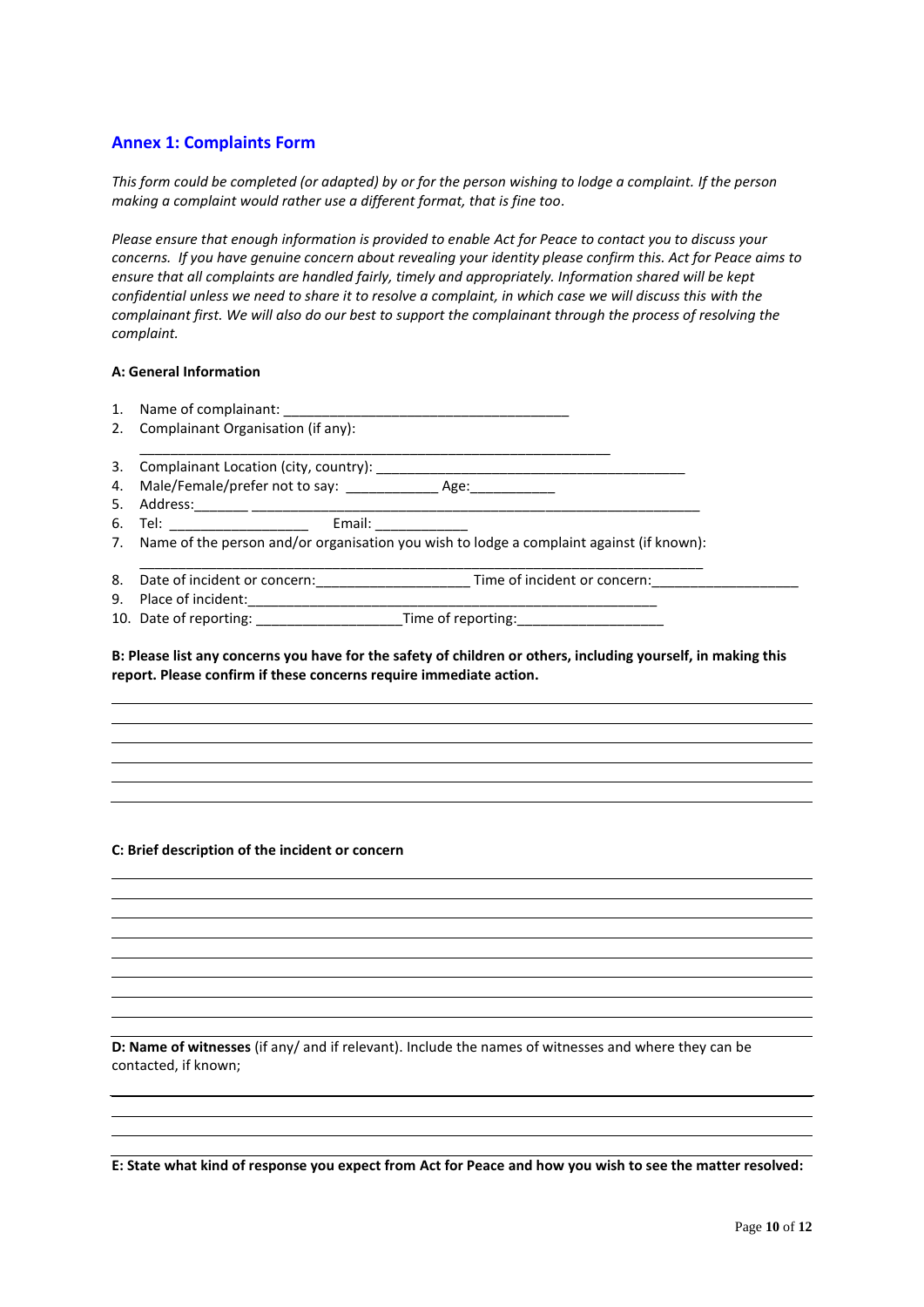(Name)\_\_\_\_\_\_\_\_\_\_\_\_\_\_\_\_\_Signature\_\_\_\_\_\_\_\_\_\_\_\_\_\_\_\_\_\_\_\_\_\_\_\_\_\_

Please send by email, addressed to: The Act for Peace Complaints Officer: [complaints@actforpeace.org.au](mailto:complaints@actforpeace.org.au)